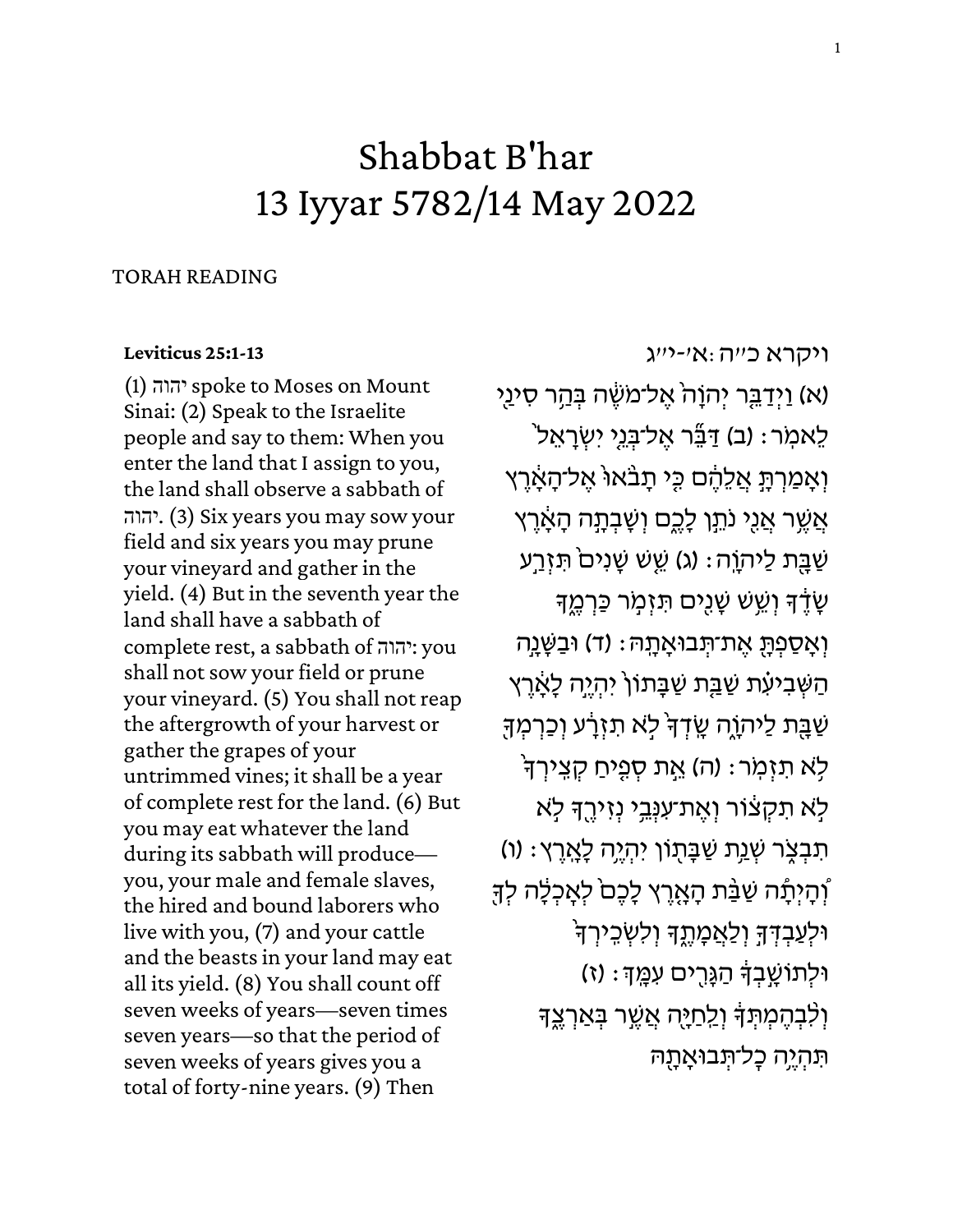you shall sound the horn loud; in the seventh month, on the tenth day of the month—the Day of Atonement—you shall have the horn sounded throughout your land (10) and you shall hallow the fiftieth year. You shall proclaim release throughout the land for all its inhabitants. It shall be a jubilee for you: each of you shall return to your holding and each of you shall return to your family. (11) That fiftieth year shall be a jubilee for you: you shall not sow, neither shall you reap the aftergrowth or harvest the untrimmed vines, (12) for it is a jubilee. It shall be holy to you: you may only eat the growth direct from the field. (13) In this year of jubilee, each of you shall return to your holding.

לֶאֱכְל: {ס $\}$  (ח) וִ סְפַרְתָּ לְדָּ ָשֶׁבַע שַׁבְּתָׂת שָׁנִים שֶֽׁבַע שָׁנֻים שֶֽׁבַע פְּעָמֶים וְהָיָוּ לְדָּ יְמֵיֹ שֱבַע שַׁבְּתָׂת ֹהַשָּׁנִּ֫יִּם תֵּשַׁע וְאַרְבָּעֻיִּם שָׁנֵה׃ (ט) וְהַעֲבַרְתָື שוֹפַר תְּרוּעָה בַּחְדֶשׁ ֿהַשְּׁבִעִּי בֶּעֲשָׂוֹר לַחֶדֶשׁ בְּיוֹם ּהַכִּפְרִים תַּעֲבִירוּ שוֹפֵר בְּכָל־ אַרְצְבֶם: (י) וְקִדַּשְׁתֶּٔם אֶת שְׁנַת הַחֲמִשִּׁיםֹ שָׁנָּה וּקְרָאתֶם דְּרֶוֹר בְּאֶרֶץ לְכָל־יֹשְׁבֱיהָ יוֹבֵל הִואֹ תִּהְיֶה לָבֶׁם וְשַׁבְתֶּ֫ם אֳישׁ אֱל־אֲחֻזָּתוֹ וְאִישׁ ּאֱל־מִשְׁפַּחִתְּוֹ תַּשֶֽבוּ: (יא) יוֹבֵל הִוא ֹשְׁנֵ֣ת הַחֲמִשְּׁים שָׁנֻה תִּהְיֵ֥ה לָכֵם לְא ת ְזֶֽדָּׁעוּ וְלָא תִקְצְרוּ אֶת־סְפִיחֶיהָ וְלָא תִבְצְרָוּ אֶת־נְזָרֶיהָ: (יב) כֻּי יוֹבֵל הִ֫וֹא קֻדֶשׁ תִּהְיֶה לָכֶם מִ֫ו־הַשָּׂדֶ֣ה תֹּאכְלִוּ אֶת־תְּבוּאָתָה: (יג) בִּשְׁנַת ְהַיּוֹבֵל הַזְּאת תַּשְׂבוּ אִישׁ אֵל־  $\mathbf{M}$ יתוֹ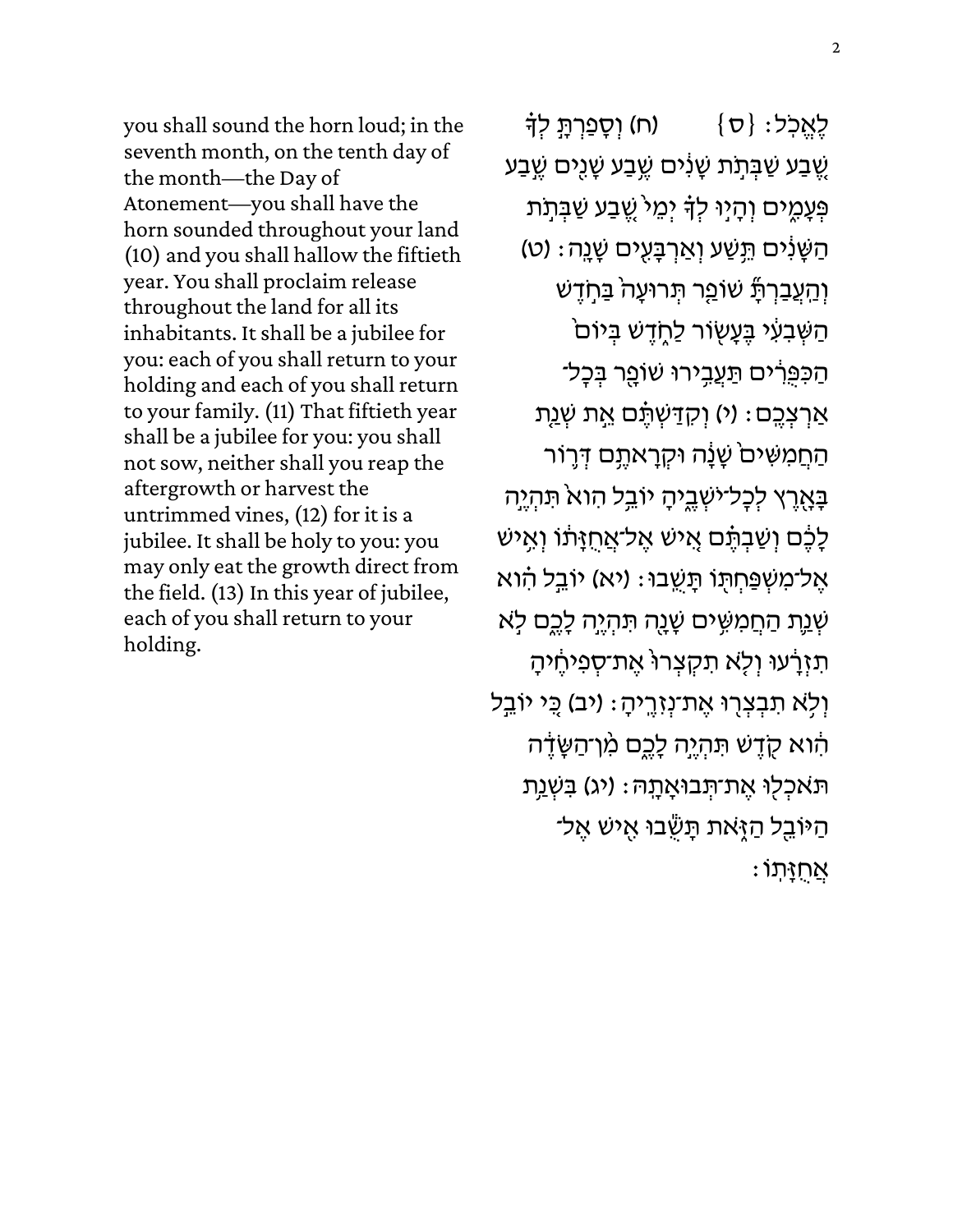## **[Jeremiah 34:6-15](https://www.sefaria.org/Jeremiah.34.6-15)**

(6) The prophet Jeremiah spoke all these words to King Zedekiah of Judah in Jerusalem, (7) when the army of the king of Babylon was waging war against Jerusalem and against the remaining towns of Judah—against Lachish and Azekah, for they were the only fortified towns of Judah that were left. (8) The word which came to Jeremiah from the Eternal One after King Zedekiah had made a covenant with all the people in Jerusalem to proclaim a release among them— (9) that everyone should set free his Hebrew slaves, both male and female, and that no one should keep his fellow Judean enslaved. (10) Everyone, officials and people, who had entered into the covenant agreed to set their male and female slaves free and not keep them enslaved any longer; they complied and let them go. (11) But afterward they turned about and brought back the men and women they had set free, and forced them into slavery again. (12) Then it was that the word of the Eternal One came to Jeremiah from the Eternal One: (13) Thus said the Eternal One, the God of Israel: I made a covenant with your fathers when I brought them out of the land of Egypt, the

[ירמיהו](https://www.sefaria.org/Jeremiah.34.6-15) [ל״ד:ו׳-ט״ו](https://www.sefaria.org/Jeremiah.34.6-15)  (ו) וַיְדַבֵּר<sup>י</sup> יִרְמְיָהוּ הַנָּבִיא אֶל־ צִדְקִיָּהוּ מֶלֶדְ יְהוּדֶה אֶת כָּל־ ּהַדְּבָרִים הָאֻלֶּה בִּירוּשָׁלֵם: (ז) וְחֵיל מֶלֶדְ־בָּבֶ֫ל נִלְחָמִים<sup>ּ</sup> עַל־יְרְוּשָׁלַּם וְעֵ*ל* ּכָּל־עָרֵי יְהוּדָה הַנּוֹתָרֶוֹת אֶל־לָכִישׂ וְאֶל־עֲזֵקָה כְּי הֵ֫נָּה נִשְׁאֲרֶוּ בְּעָרֵי  $\{ \mathfrak{a} \}$  : יְהוּדָה עָרֵי מִבְצֵר (ח) הַדָּבֶר אֲשֶׁר־הָיָה אֱל־יִרְמְיֶהוּ ּמֵאֵת יְהְוֶה אַחֲרֵי כְּרֹת הַמֶּׁלֶךְ צִדְקִיָּהוּ בְּרִ֫ית אֶת־כָּל־הָעָם אֲשֶר ֹבִּירוּשָׁלַם לִקְרָא לָהֶם דְּרְוֹר: (ט) ֿלְשַׁ כָּ֫ח אָישׁ אֶת־עַבְדָּׂוֹ וְאִישׁ אֵת־ שִׁפְּחָתֶו הָעִבְרֶי וְהָעִבְרָיָה חָפְשֵׁים ַלְבִלְתָּי עֲבָד־בֶּם בִּיהוּדִי אָחֻיהוּ ֹאִישׁ: (י) וַיִּשְׁמְעוּ כְל־הַשֶּׂרִים וְכָל־ ֿהָעָׁם אֲשֶר־בָּאוּ בַבְּרִ֫ית לְשַׁלַּח אִישׁ אֶת־עַבְדֶּֿוֹ וְאֶישׁ אֶת־שִׁפְחָתוֹ חָפְשִׂים ַלְבִלְתֶ*י* עֲבָד־בָּם עֶוֹד וַיִּשְׁמְעָוּ וַיְשַׁלֵחוּ: (יא) וַיָּשׂוּבוּ אַחֲרֵי־כֵּ**ׁן** וַיְּשָ<del>ּׁ</del>בוּ אֶת־הָעֲבָדִים<sup>ׂ</sup> וְאֶת־הַשְּׁפָחוֹת אֲשֶׁר שָׁלָחוּ חַפְשֶׁים (ויכבישום)